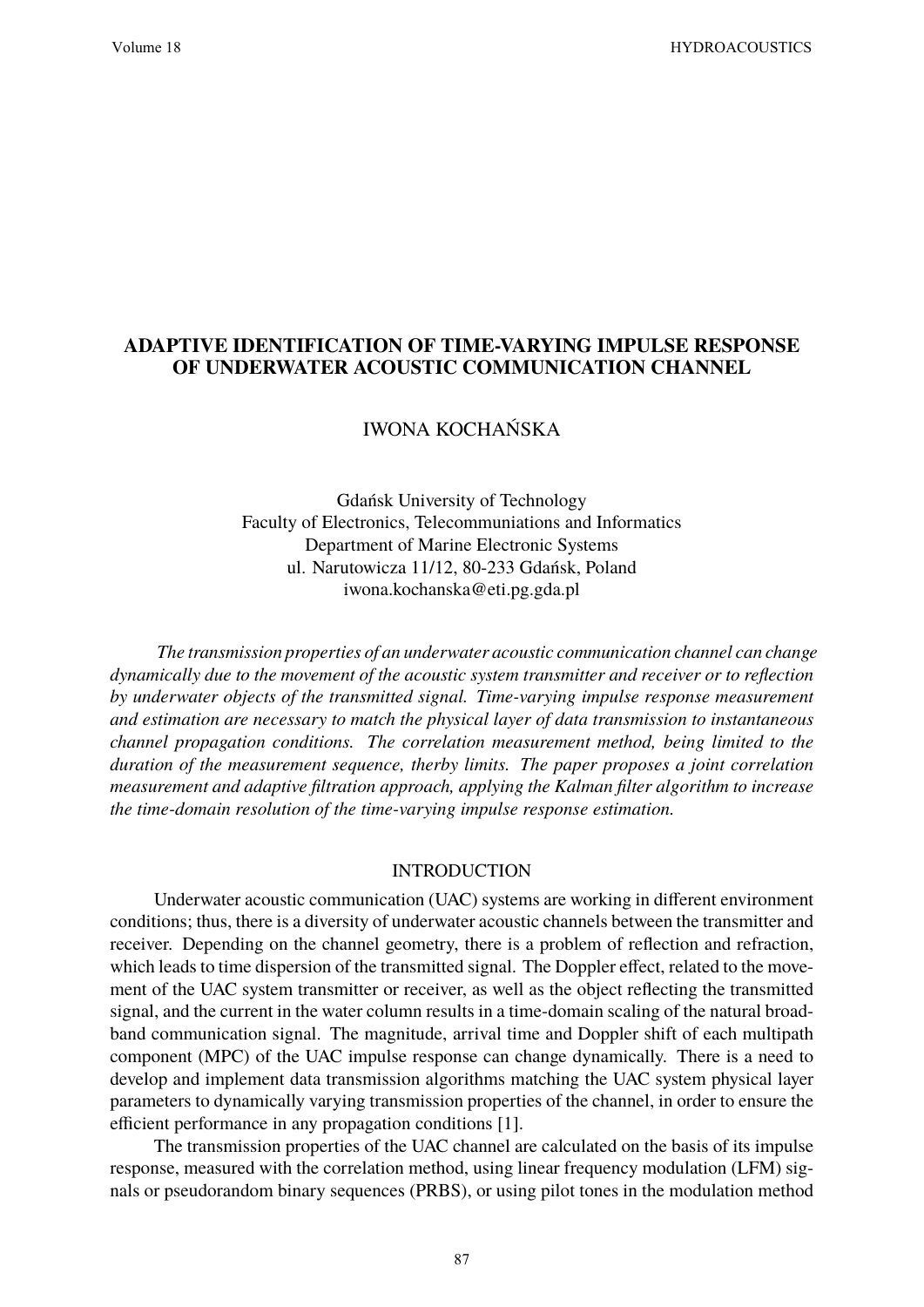Volume 18 HYDROACOUSTICS

like preample, midamble or postamble or pilot patterns. The disadvantage of this method is limited time-resolution of computed estimate of the linear time-variant (LTV) system impulse response (IR). A single estimate of the IR is limited to the duration of the measurement sequence, which, on the other hand, should be long enough to gather the energy of all relevant signal reflections reaching the UAC system receiver.

# 1. TIME-VARYING IMPULSE RESPONSE

The communication channel can be characterized by the tapped delay line (TDL) model represented by a time-variant FIR-filter [2]. The impulse response  $h(t, \tau)$  of the channel is defined in the domain of two time variables: observation time  $t$  and delay  $\tau$ . The values of  $t$  indicate the moments of subsequent IR measurements while  $\tau$  denotes the position on the time axis of successive samples of the IR in a single observation. Figure 1 shows an example of impulse response  $h(t, \tau)$ .



Fig.1. Time-varying impulse response [2].

The discrete model of time-varying impulse response (TVIR) can be described as *h*[*n*, *k*], where  $n = t/t_m$  and  $t_m$  is the time interval between subsequent IR observations, and  $k = \tau/t_s$ with  $t_s$  being an IR sampling period. The discrete signal transmitted through the LTV channel can be denoted as:

$$
r[n] = \sum_{k=0}^{K} s[n-k]h[n,k]
$$
 (1)

where  $s[n]$  and  $r[n]$  are the transmitted and received signals, respectively, and *K* is the number of samples of IR at a given observation time.

The TVIR is a basis for the computation of transmission characteristics, describing the channel statistically under the assumption of wide-sense stationary uncorrelated scattering (WS-SUS), providing information about the transmission parameters: delay spread  $T_d$ , Doppler spread  $B_D$ , coherence time  $T_c$  and coherence bandwidth  $B_c$  [3]. The parameters are used for adjusting the physical layer of data transmission to the communication channel propagation conditions. In case of a time-variant channel the accuracy of the instantaneous transmission parameters depends on the accuracy of the channel impulse response estimation.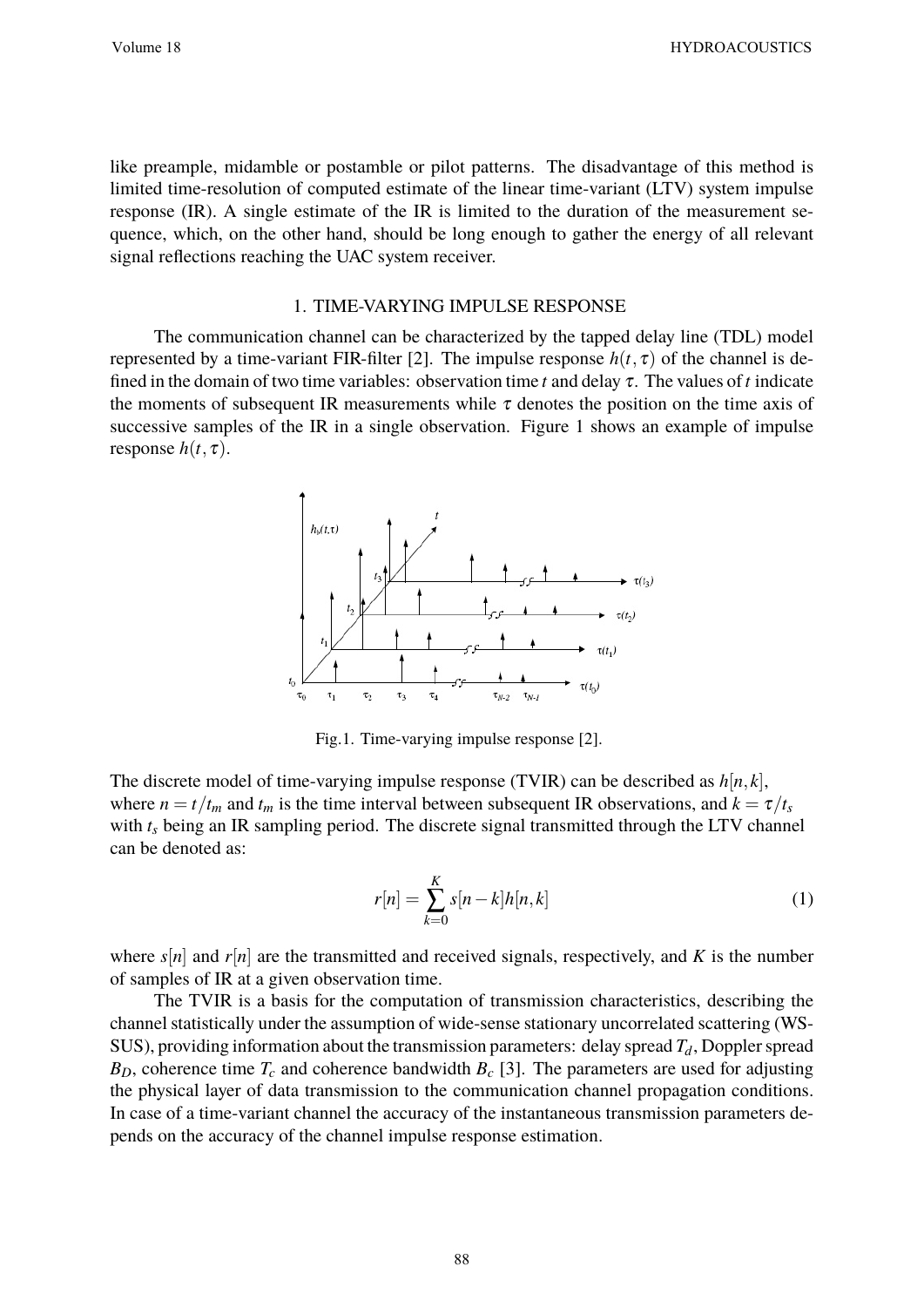# *Underspread and overspread channel*

Depending on the relation of the impulse response delay spread  $T_D$  and its doppler spread  $B_D$ , the UAC channel can be classified as underspread or overspread. The product of  $T_D$  and  $B_D$ is called the *spreading factor* [2]:

$$
T_d B_D = \frac{1}{T_c B_c} \tag{2}
$$

If  $T_dB_D < 1$ , the channel is assumed to be underspread. Such a channel can have a long impulse response which varies slowly and can be measured with the use of a sufficiently long msequence or LMF signal. An underspread channel is also a channel that is changing rapidly, but its IR is short. A series of measurements by short testing signals allows for obtaining knowledge of the nature of the variation of such channel.

If  $T_dB_D > 1$ , the channel is called overspread. This is the case of a channel with long and rapidly varying IR. Measurement of TVIR of an overspread channel is extremely difficult and unreliable, if not impossible [4]. Measurement by a short sequence of measurements will allow for examining the variability of the channel, but the IR will show visible time-aliasing [5]. On the other hand, measuring with a long testing signal will result in correct collection of information about the distribution of the next MPCs on the timeline, but information about the channel variability will be lost.

### *IR measurement using M-sequences*

The correlation measurement of the UAC channel impulse response can be performed using the m-sequences, i.e., a type of pseudorandom binary sequences, also known as maximum length sequences (MLS) [6]. The measurement system is shown in Fig. 2. The m-sequence is pre-processed with a pulse-shaping filter. After the digital to analog conversion and amplification, the signal is applied to the hydroacoustic transducer. The receiver consists of the hydrophone, the amplifier, the analog-to-digital converter and filter, and the digital signal processing stage, which includes the circular convolution of the received signal and the transmitted m-sequence.



Fig.2. The UAC impulse response measurement system using M-sequences.

The autocorrelation function  $R_s$  of the M-sequence is similar to the Dirac delta, thus at the output of the measurement system the IR estimate  $\hat{h}[n]$  of the unknown  $h[n]$ ,

$$
\hat{h}[n] = (r * s)[n] = (s * h * s)[n] = (h * R_s)[n], 0 \le n < K,\tag{3}
$$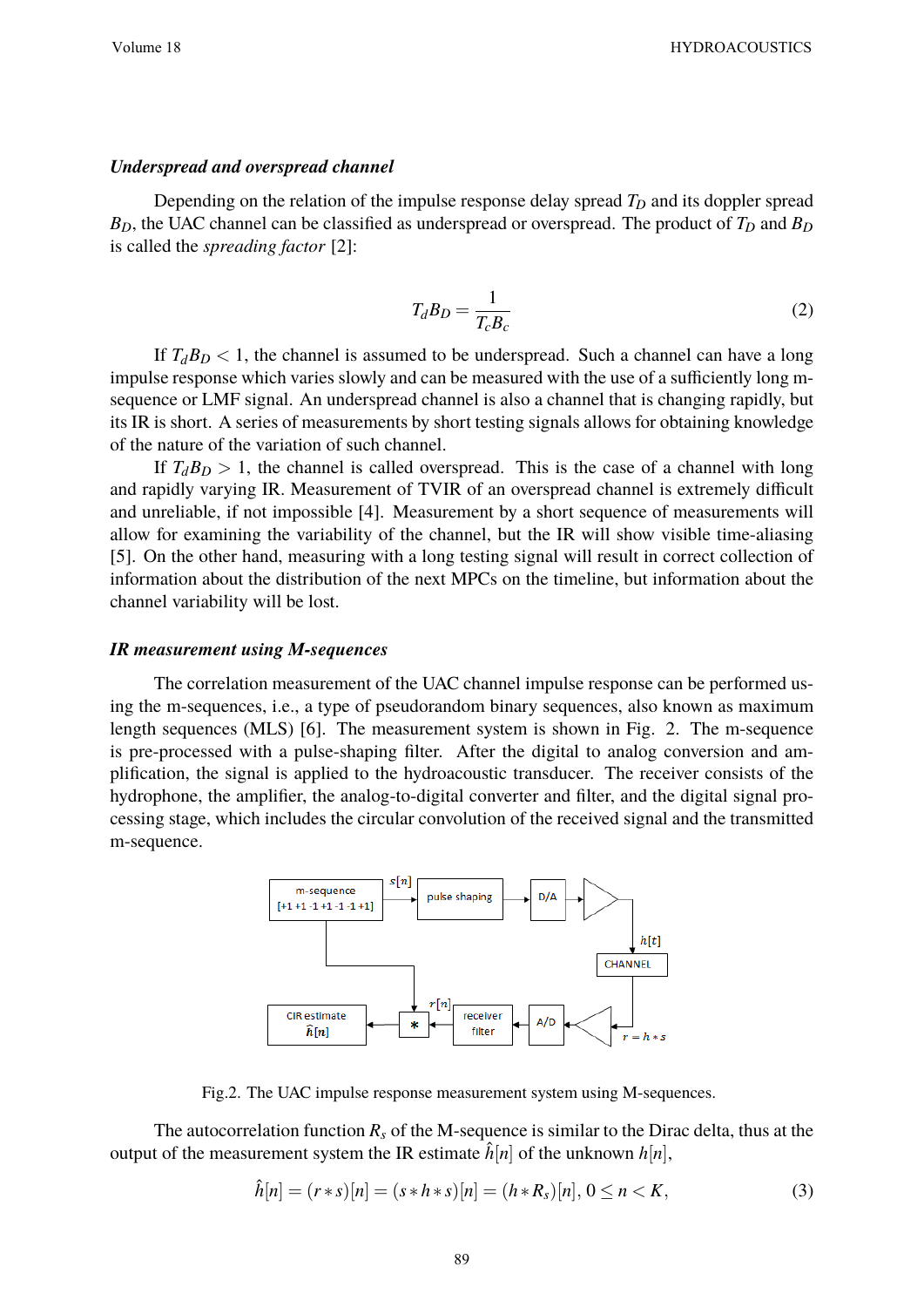Volume 18 HYDROACOUSTICS

is obtained where K is the number of samples of the m-sequence  $s[n]$ . In the case of an LTV system, the received signal  $r[n]$  is described as in Eq. 1. Thus, after the correlation with the m-sequence  $s[n]$ , a single IR estimate  $\hat{h}[n]$  can be described as follows:

$$
\hat{h}[n] = (r * s)[n] = \sum_{k=0}^{K} r[k]s[n-k], 0 \le n < K,\tag{4}
$$

 $\text{with } r[k] = \sum_{m=0}^{K} s[k-m]h[k,m].$ 

Fig. 3 shows the results of the simulation of TVIR measurement in the Matlab environment. The TVIR coefficients are varying in a random manner at the rate of 8000 times per second. The TVIR is measured with the m-sequence of rank of 12.



Fig.3. Simulated TVIR at three different observation times:  $h[k_1,n]$  (a),  $h[k_2,n]$  (b),  $h[k_3,n]$  (c), and the IR estimate  $\hat{h}[n]$ , measured with the use of m-sequence (d).

Repeating the transmission of the m-sequence  $s[n]$  gives a series of channel IR estimates  $\hat{h}_p[n]$ ,  $p = 0, 1, \ldots, P$  at the output of the measurement system. If the channel is underspread, the accuracy of subsequent estimates  $\hat{h}_p[n]$  and  $\hat{h}_{p+1}[n]$  can be sufficient for the designing process of the physical layer of the data transmission system. However, in the case of an overspread channel, the time-variations of the TVIR, during the time interval between every two measurement time indicies  $p$  and  $p+1$  can be significant; nevertheless, this knowledge cannot be obtained directly from the IR measurement by the correlation method.

### 2. JOINT CORRELATION MEASUREMENT AND ADAPTIVE FILTRATION

Additional knowledge about the impulse response variations between its two subsequent estimates  $\hat{h}_p[n]$  and  $\hat{h}_{p+1}[n]$  can be obtained from the received m-seqence  $r[n]$ . The estimate  $\hat{r}[n]$  of the received signal can be computed as the convolution of the m-sequence  $s[n]$  and the estimate  $\hat{h}[n]$ , thereby resulting in a simulation of signal  $s[n]$  transmission through the channel characterized with  $\hat{h}[n]$ :

$$
\hat{r}[n] = \sum_{m=0}^{K} \hat{h}[n]s[n-m], \, 0 \le n < K,\tag{5}
$$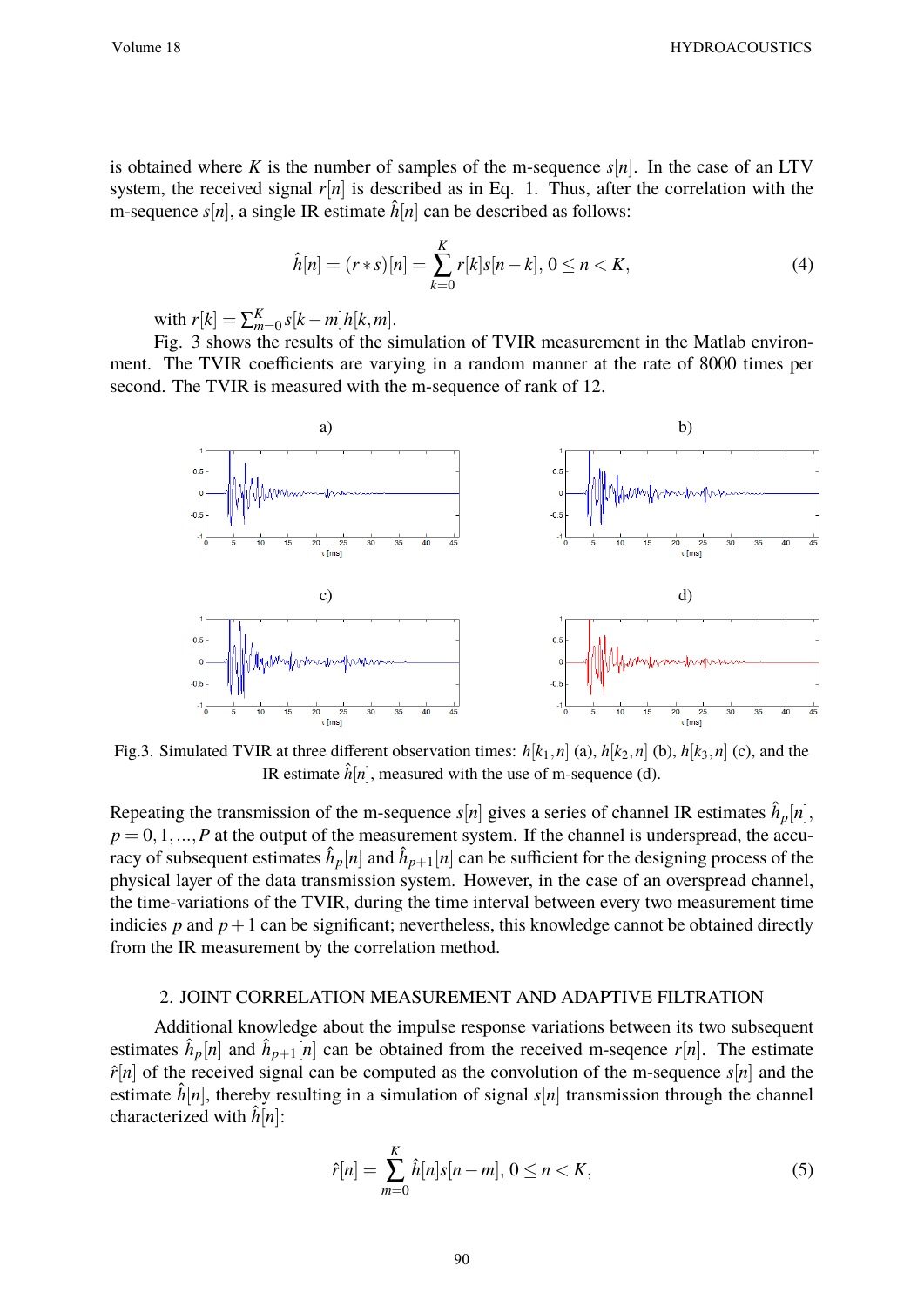The error of estimation of  $r[n]$  is equal to:

$$
d[n] = r[n] - \hat{r}[n] = \sum_{m=0}^{K} s[n-m] (h[n,m] - \hat{h}[n]), 0 \le n < K \tag{6}
$$

In above equation the difference:

$$
f[n,k] = h[n,k] - \hat{h}[n], \, 0 \le n < K \tag{7}
$$

can be interpreted as the fluctuation of the impulse response instantaneous value  $h[n, k]$  over some "mean" value equal to the estimate  $\hat{h}[n]$ . Such decomposition of the TVIR can be used to solve the problem of identifying the variations between two subsequent estimates  $\hat{h}_p[n]$  and  $\hat{h}_{p+1}[n]$  at the output of the correlation receiver. For the estimation of  $f[k,n]$  adaptive filtration can been applied.

Fig. 4 shows a block scheme of the joint correlation measurement and adaptive filtration (CMAF) algorithm for TVIR estimation.



Fig.4. Block scheme of the joint correlation measurement and adaptive filtration (CMAF).

The IR of the time-varying channel is measured using the correlation method. The recorded sequence  $r[n]$  is convolved with the transmitted one  $s[n]$  and the estimate  $\hat{h}[n]$  of the "mean" impulse response is obtained. Next the m-sequence *s*[*n*] transmission through the channel described with the  $\hat{h}[n]$  is simulated. The difference  $d[n]$  between the resulting output signal  $\hat{r}[n]$  and measured signal  $r[n]$  is the input for the adaptive filter calculating the TVIR fluctuations  $f[n, k]$  over the estimate  $\hat{h}[n]$ .

As it is shown in [7], the fluctuations  $f[n, k]$  of the TVIR coefficients  $h[n, k]$  can be modeled as an autoregressive processes  $(AR)$  of the rank  $r = 2$ :

$$
f[n,k] = a[k]f[n-1,k] + u[n],
$$
\n(8)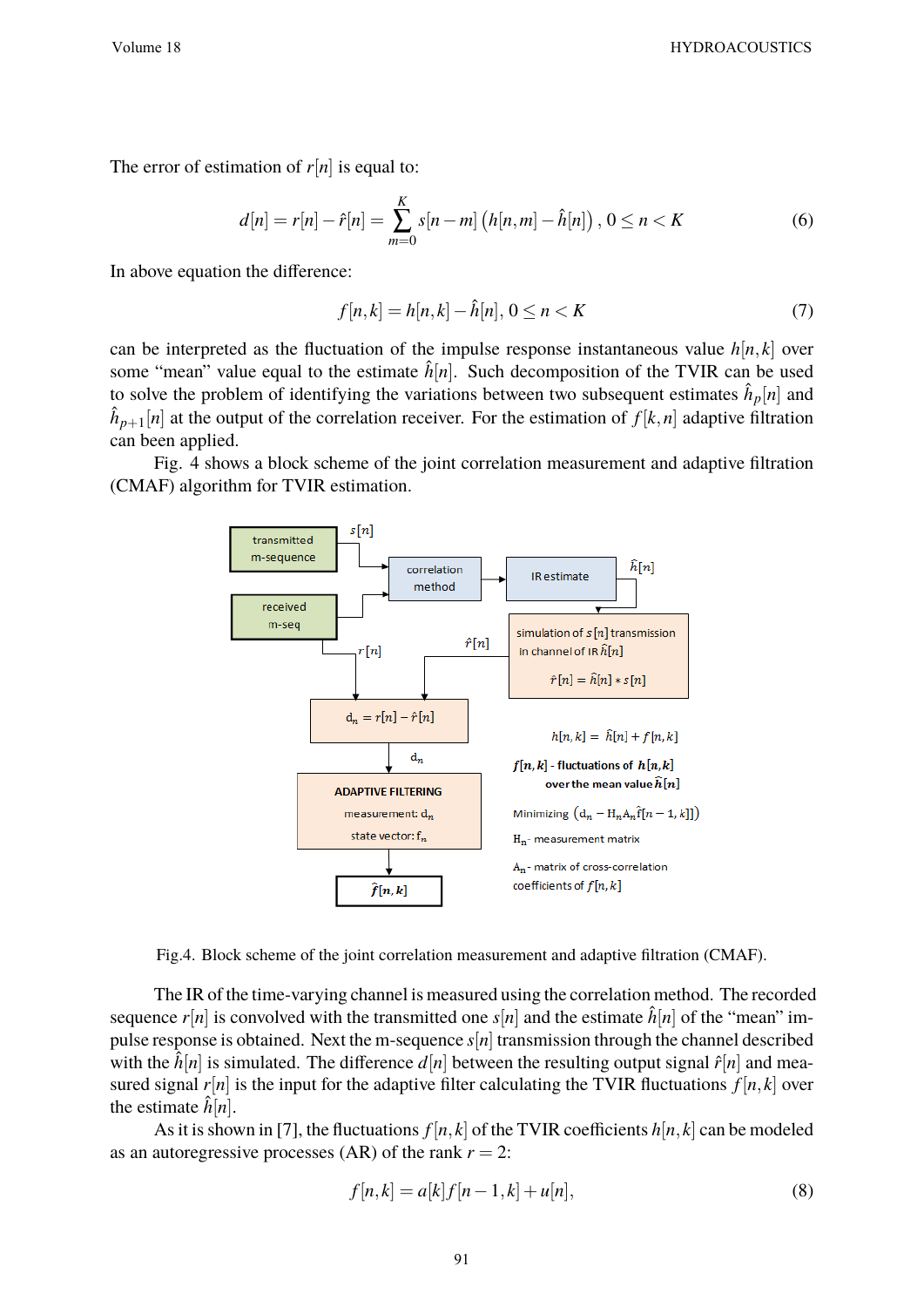were  $a[k]$  are the autoregression coefficients, and  $u[n]$  is the noise of zero expected value and variance σ. Identification of such a process can be performed using the adaptive Kalman filter. The state equation of adaptive filtration can be formulated with the state vector  $f_n$  constructed from the process  $f[n, k]$  samples being searched:

$$
\mathbf{f}_n = \mathbf{A}_n \mathbf{f}_{n-1} + \mathbf{v}_n,\tag{9}
$$

where  $v_n$  is the process noise vector and:

$$
\mathbf{f}_n = \begin{bmatrix} f[n,0] \\ f[n,1] \\ \vdots \\ f[n,K] \end{bmatrix}, \quad \mathbf{A}_n = \begin{bmatrix} \alpha_{0,0} & \alpha_{0,1} & \cdots & \alpha_{0,K} \\ \alpha_{1,0} & \alpha_{1,1} & \cdots & \alpha_{1,K} \\ \vdots & \vdots & \ddots & \vdots \\ \alpha_{K,0} & \alpha_{K,1} & \cdots & \alpha_{K,K} \end{bmatrix}.
$$

The elements  $\alpha$  of  $A_n$  are the cross-correlation coefficients of the processes  $f[n, k]$  (the $\alpha_{l,m}$  is a cross-correlation coefficient of processes  $f[n, l]$  and  $f[n, m]$ ). The observation equation has the following form:

$$
\hat{\mathbf{d}}_n = \mathbf{H}_n \mathbf{f}_n + \mathbf{w}_n, \tag{10}
$$

where  $\hat{\mathbf{d}}_n$  is the estimate of differential signal  $d[n]$ ,  $\mathbf{w}_n$  is the observation noise vector and  $\mathbf{H}_n$  is the measurement matrix containing the samples of signal  $d[n]$ .

The Kalman filter is a recursive estimator, consisting of two steps [8]. First, the a priori estimates of the state vector  $\hat{\mathbf{f}}_{n|n-1}$  and its covariance matrix  $\mathbf{P}_{n|n-1}$  are predicted:

$$
\begin{array}{rcl}\n\mathbf{\hat{f}}_{n|n-1} & = & \mathbf{A}_n \mathbf{\hat{f}}_{n-1|n-1} \\
\mathbf{P}_{n|n-1} & = & \mathbf{A}_n \mathbf{P}_{n-1|n-1} \mathbf{A}_n^T + \mathbf{Q}_n\n\end{array}
$$

Next, their a posteriori estimates  $\hat{\mathbf{f}}_{n|n}$  and  $\mathbf{P}_{n|n}$  are computed in the update stage of the algorithm:

$$
\begin{array}{rcl}\n\mathbf{S}_n &=& \mathbf{H}_n \mathbf{P}_{n|n-1} \mathbf{H}_n^T + \mathbf{R}_n \\
\mathbf{K}_n &=& \mathbf{P}_{n|n-1} \mathbf{H}_n^T S_n^{-1} \\
\hat{\mathbf{f}}_{n|n} &=& \hat{\mathbf{f}}_{n|n-1} + \mathbf{K}_n (\mathbf{d}_n - \mathbf{H}_n \hat{\mathbf{f}}_{n|n-1}) \\
\mathbf{P}_{n|n} &=& \mathbf{P}_{n|n-1} - \mathbf{K}_n \mathbf{H}_n \mathbf{P}_{n|n-1}\n\end{array}
$$

The Kalman filter minimizes the difference between measured difference  $\mathbf{d}_n$  and the product of measurement matrix  $\mathbf{H}_n$  and a priori estimate  $\mathbf{\hat{f}}_{n|n-1}$ . The result of the adaptive filtration is the estimate of IR fluctuations  $\hat{f}[n, k]$ . The CMAF estimate of the TV-IR is a sum of the estimate  $\hat{h}[n]$  and fluctuations  $\hat{f}[n, k]$ .

### 3. SIMULATION TESTS

The joint correlation measurement and adaptive filtration, as shown in Fig. 4, was performed in simulation tests in the Matlab (R14) environment. The impulse response of the UAC channel was modeled as the TDL of different length intervals  $10 \le L \le 150$  and  $M = 5$  MPCs (fig. 5). The coefficients  $h[n, k]$  of the IR are varying with the frequency  $f_s = 48000$  times per second as independent random processes with variance  $0.01 \leq \sigma_x \leq 0.5$ . Thus, the autoregression matrix  $A_n$  is diagonal with elements on the main diagonal equal to one.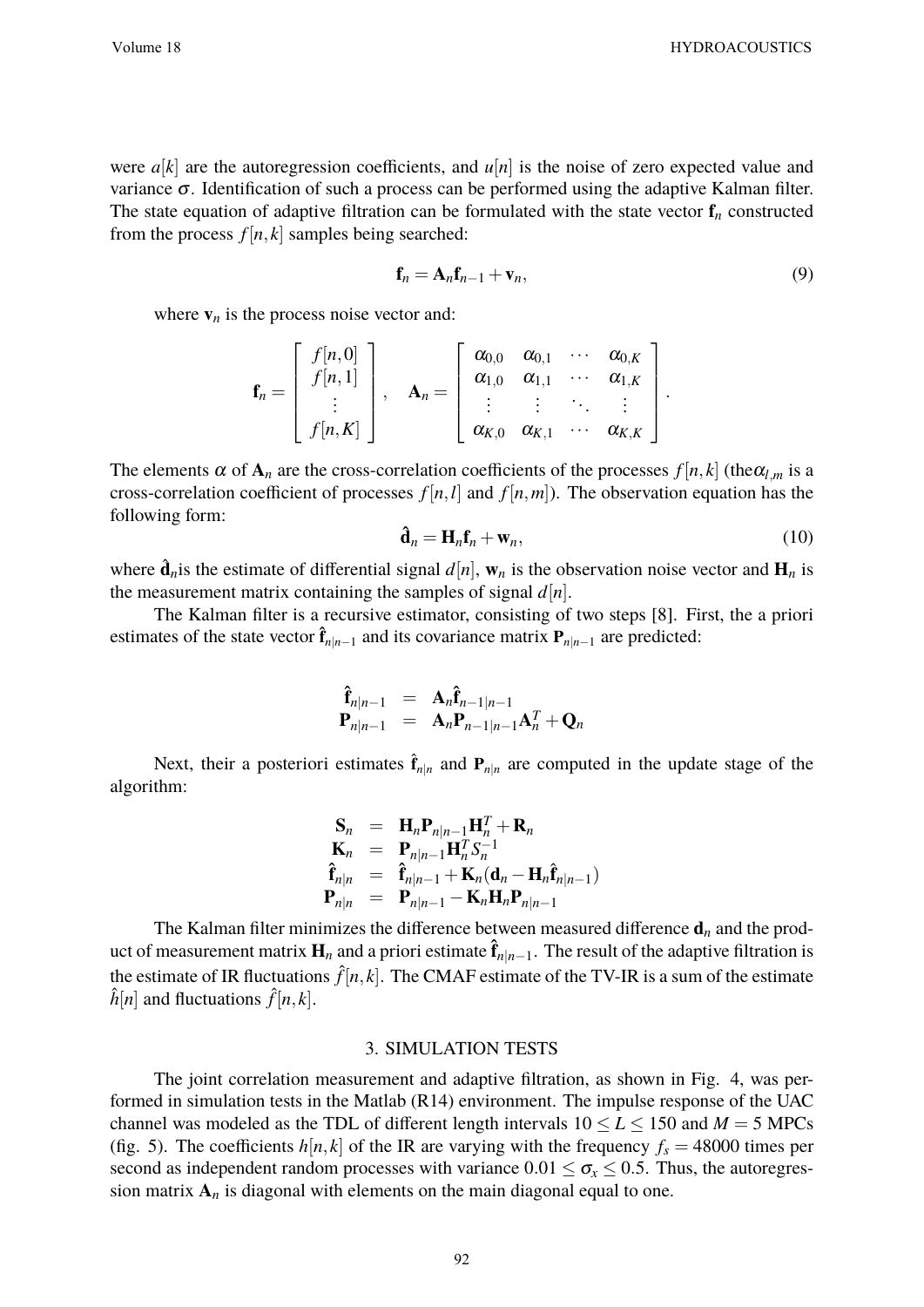

Fig.5. Initial impulse response of length  $L = 100$  for simulation tests.

According to the scheme shown in Fig. 4., the IR estimates  $\hat{h}_p[n]$ , where  $0 \le p \le P-1$ , are computed with the correlation measurement method. Next, the convolution of m-sequence *s*[*n*] and the estimate  $\hat{h}_p[n]$  is calculated to obtain the estimate of the received signal  $\hat{r}[n]$ . The differential signal *d*[*n*] is filtered adaptively with the Kalman filter algorithm and the estimate of IR fluctuations  $\hat{f}[n, k]$  is computed.



Fig.6. CMAF estimation of IR coefficients: *h*[*n*,1] corresponding to first MPC (a) and *h*[*n*,15] corresponding to second MPC (b).



Fig.7. The RMS error of CMAF estimation of TVIR as a function of the variance  $\sigma_x$  of TVIR coefficients.

Fig. 6 shows the simulated time-varying impulse response  $h[n, k]$  coefficients:  $h[n, 1]$  corresponding to first MPC (a) and  $h[n,15]$  corresponding to second MPC (b), as well as estimates computed due to the CMAF technique. The time resolution of the coefficient estimates corresponds to the *f<sup>s</sup>* since the classical correlation measurement method provides only one IR estimate per time duration of the test m-sequence (about 2ms in this case).

The RMS error of CMAF estimation of the TV-IR, as a function of the variance  $\sigma_x$  of the TVIR fluctuation process  $f[n, k]$ , is shown in Fig. 7. The tests have shown that the increase of the estimated IR duration has no significant influence on the estimation error. However, the